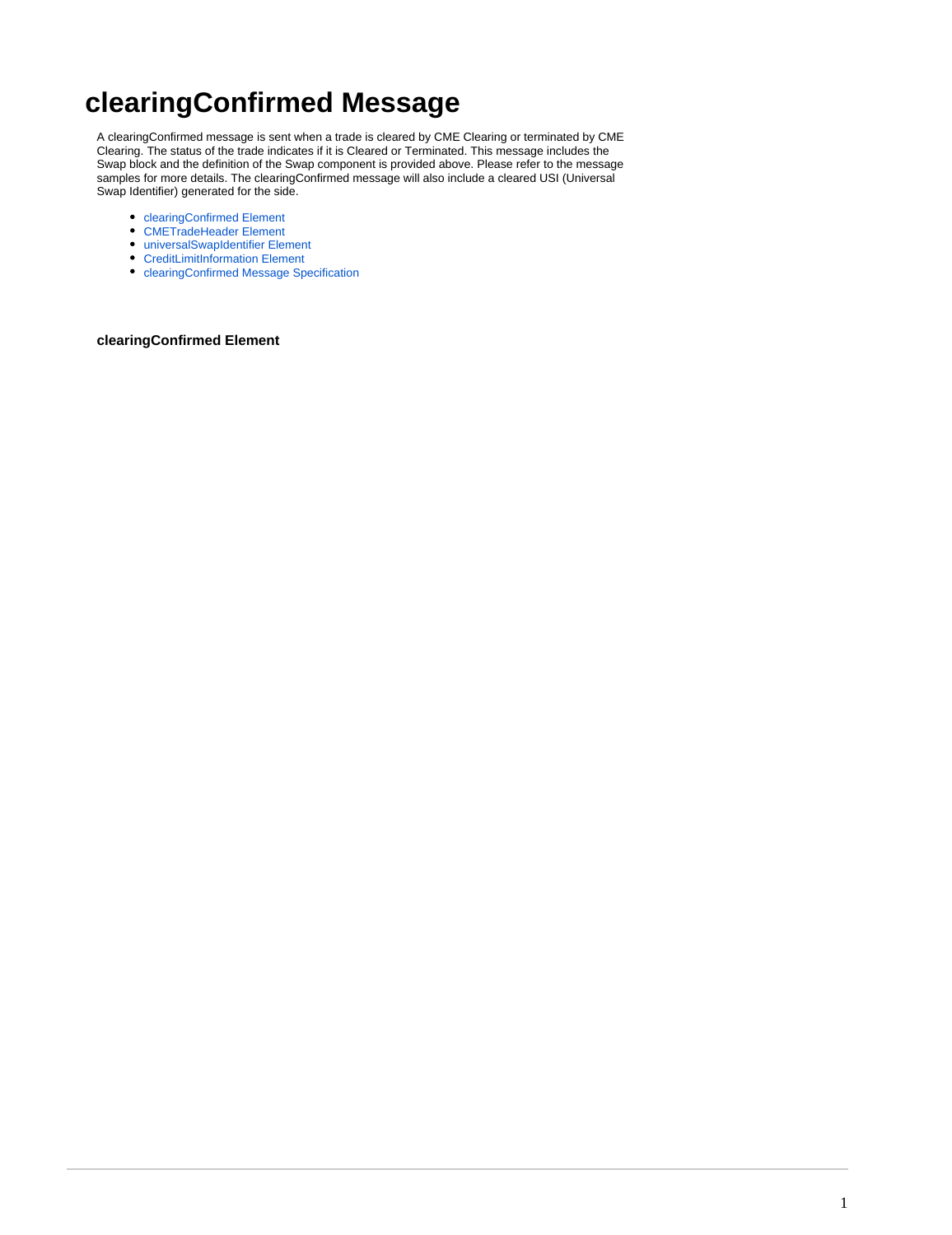

<span id="page-1-0"></span>**CMETradeHeader Element**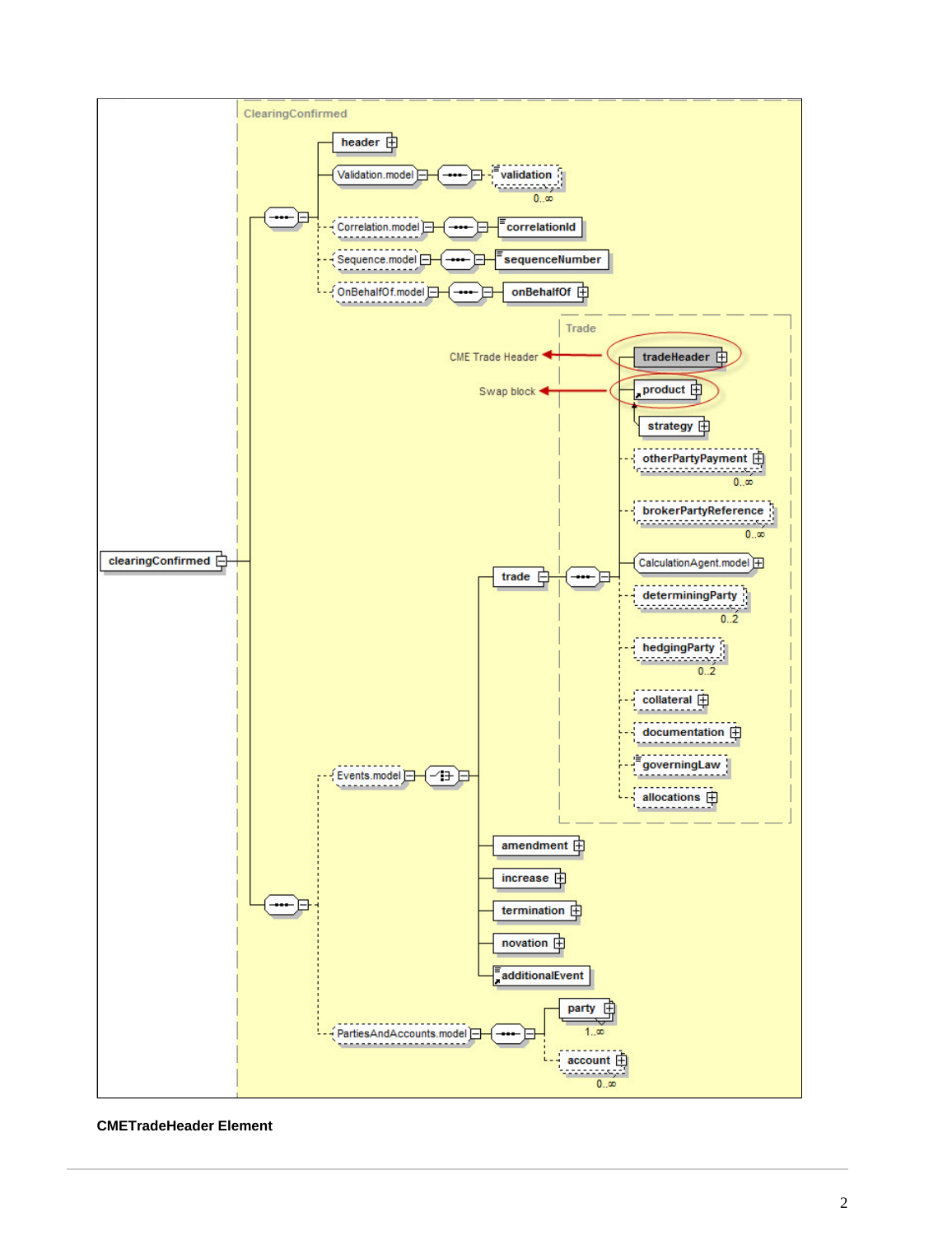The clearingConfirmed message will include a CME Trade Header instead of the Fpml Tarde Header component. CME Trade Header will include USI, limit information, the originating or terminating event and the status of the trade. It will also include various trade Ids from the execution like the platform assigned execution Id, Block id and Package Id where applicable.



#### <span id="page-2-0"></span>**universalSwapIdentifier Element**

This element is used to communicate the cleared USI/UTI associated with the cleared trade. This is a repeating group and can be used to send multiple USIs/UTIs. The scope identifies who (CCP vs. Clearing member or Clearing member vs. Client ) the USI/UTI is being generated for. .



### <span id="page-2-1"></span>**CreditLimitInformation Element**

This element is used to communicate credit limit information associated with the trade.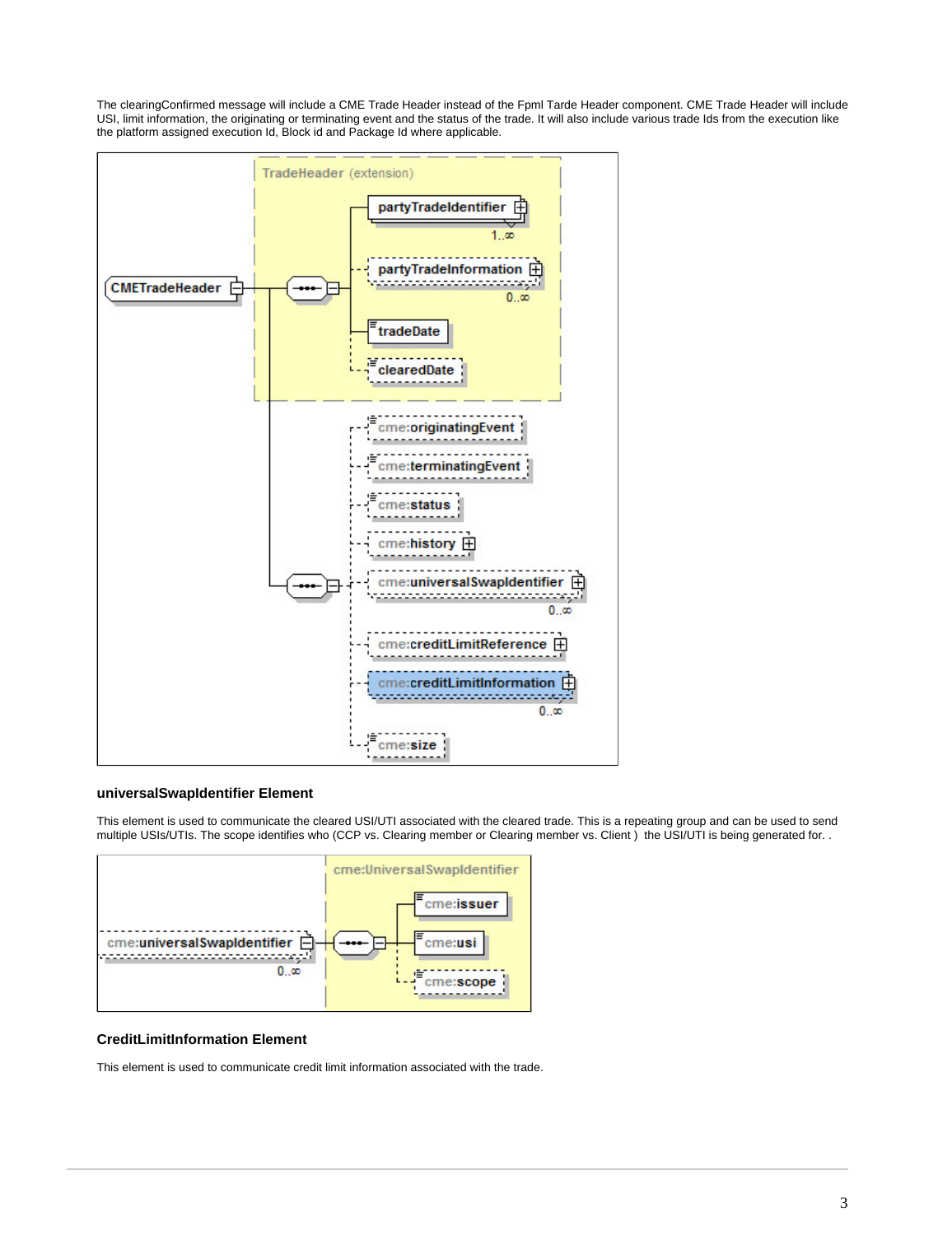

## <span id="page-3-0"></span>**clearingConfirmed Message Specification**

| <b>Field</b><br>Name                                      | <b>Description</b>                                                                                                                              | <b>XPath</b>                                                                   | Custom<br>(Y/N) | <b>Enumerations</b><br>/ Values /<br><b>Schemes</b> |  |
|-----------------------------------------------------------|-------------------------------------------------------------------------------------------------------------------------------------------------|--------------------------------------------------------------------------------|-----------------|-----------------------------------------------------|--|
| <b>FpML Root</b><br>Element                               | This is a custom container that has been added to all messages<br>implemented by CME. The element will be prefixed by CME<br>namespace.         | <cme:fpml></cme:fpml>                                                          | Y               |                                                     |  |
| <b>Message</b><br>Name                                    | The FpML message Name                                                                                                                           | /FpML/clearingConfirmed/                                                       | N               |                                                     |  |
| <b>Message ID</b>                                         | A unique message ID sent for every unique message sent.                                                                                         | /FpML/clearingConfirmed<br>/messageId                                          | N               | cme_message_id                                      |  |
| <b>Message</b><br>Sent By                                 | Identifies the entity sending the message. This element uses a<br>Message address scheme.                                                       | /FpML/clearingConfirmed/sentBy                                                 | N               | cme firm id<br>cme exchange id                      |  |
| <b>Message</b><br>Sent to                                 | Identifies the entity recievingthe message. This element uses a<br>Message address scheme.<br>There can be multiple occurances of this element. | /FpML/clearingConfirmed/sentTo                                                 | N               |                                                     |  |
| <b>CreateTimes</b><br>tamp                                | This is the message creation timestamp or a transaction time                                                                                    | /FpML/clearingConfirmed/<br>creationTimestamp                                  | N               |                                                     |  |
| <b>CME Trade Header Details (Party Trade)</b>             |                                                                                                                                                 |                                                                                |                 |                                                     |  |
| Trade<br>Header                                           | The Trade header has been extended by CME                                                                                                       | /FpML/clearingConfirmed/trade/<br>tradeHeader                                  | Y               |                                                     |  |
| <b>CME</b><br><b>Assigned</b><br><b>Trade Id</b>          | A unique Trade ID assigned by CME clearing for the trade. This<br>element uses a trade id scheme.                                               | /FpML/clearingConfirmed/trade/<br>tradeHeader/partyTradeIdentifier<br>/tradeld | Y               | cme_trade_id                                        |  |
| <b>Client Trade</b><br>ld                                 | A unique Trade ID assigned by Client while submitting the trade to<br>clearing. This element uses a trade Id scheme.                            | /FpML/clearingConfirmed/trade/<br>tradeHeader/partyTradeIdentifier<br>/tradeld | Y               | client_trade_id                                     |  |
| <b>Platform</b><br><b>Trade Id</b>                        | A unique Trade ID assigned by the Platform while submitting the trade<br>to clearing. This element uses a trade Id scheme.                      | /FpML/clearingConfirmed/trade/<br>tradeHeader/partyTradeIdentifier<br>/tradeld | Y               | platform_trade_id                                   |  |
| <b>Block Trade</b><br>Id                                  | The unique id assigned to the block trade if the trade was allocated.<br>This is only present for blocks.                                       | /FpML/clearingConfirmed/trade/<br>tradeHeader/partyTradeIdentifier<br>/tradeld | Y               | block trade id                                      |  |
| <b>CME Trade Header Details (Party and Related Party)</b> |                                                                                                                                                 |                                                                                |                 |                                                     |  |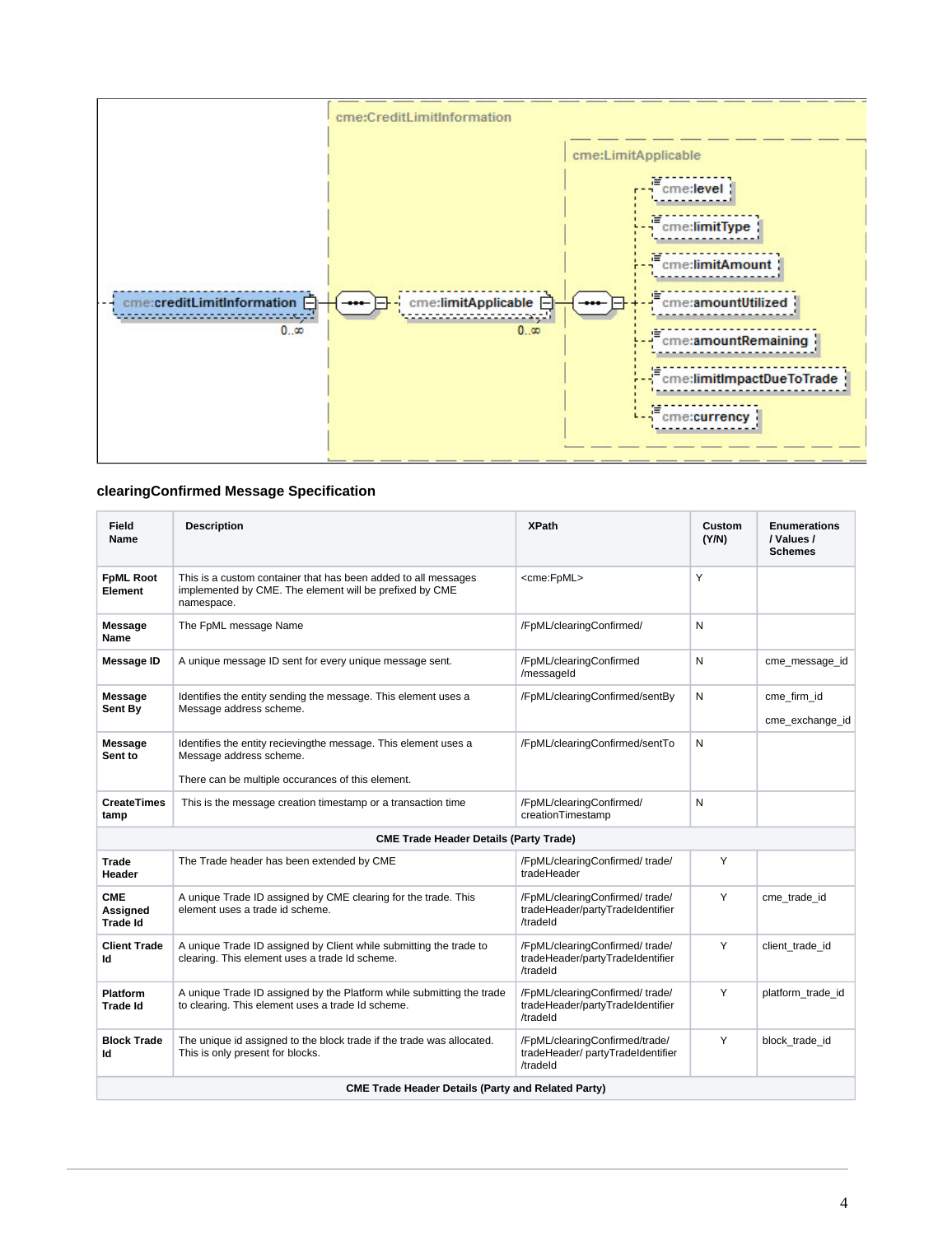| Reference<br>to the Swap<br><b>Execution</b><br>Facility | This is the reference to the Swap Execution facility (SEF) identifier<br>where the trade was executed.                                                                                                         | /FpML/clearingConfirmed/trade/<br>tradeHeader/<br>partyTradeInformation<br>/partyReference                | N |                               |
|----------------------------------------------------------|----------------------------------------------------------------------------------------------------------------------------------------------------------------------------------------------------------------|-----------------------------------------------------------------------------------------------------------|---|-------------------------------|
|                                                          | This is the element that identifies the Swap Execution Facility (SEF).<br>The LEI of the SEF is sent. The id attribute will contain the reference<br>to the SEF defined in the SEF reference element.          | /FpML/clearingConfirmed/party@id<br>/FpML/clearingConfirmed/party<br>/partyId                             | N |                               |
| Clearing<br>Firm<br>Reference                            | This is a reference to the clearing firm party. This does not contain the<br>identifier of the party.                                                                                                          | /FpML/clearingConfirmed/trade/<br>tradeHeader/<br>partyTradeInformation<br>/partyReference                | N |                               |
| <b>Clearing firm</b>                                     | The identifier of the clearing firm as known by CME clearing that<br>guarantees the trade. The id attribute will contain the reference to the<br>clearing firm defined in the clearing firm reference element. | /FpML/clearingConfirmed/party@id<br>/FpML/clearingConfirmed/party<br>/partyId                             | N | clearing_member<br>_firms     |
| Clearing<br>Org<br>Reference                             | This is a reference to the clearing organization party. This does not<br>contain the identifier of the party.                                                                                                  | /FpML/clearingConfirmed/trade/<br>tradeHeader/partyTradeIdentifier<br>/partvReference                     | N |                               |
| <b>Clearing Org</b>                                      | The identifier of the CCP or the Clearing Organization.                                                                                                                                                        | /FpML/clearingConfirmed/party<br>$\sqrt{\omega}$ id<br>/FpML/clearingConfirmed/party<br>/partyId          | N |                               |
| Clearing<br>Account<br>Reference                         | This is a reference to the account. This does not contain the identifier<br>of the account.                                                                                                                    | /FpML/clearingConfirmed/trade/<br>tradeHeader/<br>partyTradeInformation<br>/accountReference              | N |                               |
| Clearing<br>Account                                      | The identifier of the Clearing Account assigned by CME. The id<br>attribute will contain the reference to the clearing account defined in<br>the account reference element.                                    | /FpML/clearingConfirmed<br>/account@id<br>/FpML/clearingConfirmed/account<br>/partyId                     | N |                               |
| Account<br>Origin                                        | Identifies the account origin. Indicates if it the account is a customer<br>account or house account.                                                                                                          | /FpML/clearingConfirmed/trade/<br>tradeHeader/<br>partyTradeInformation/category                          | N | cme_origin_code<br>CUST, HOUS |
| Account<br>Owner                                         | Contains a reference to the party that owns the account.                                                                                                                                                       | /FpML/clearingConfirmed/account<br>/servicingParty                                                        | N |                               |
| Input<br><b>Source</b><br>Reference                      | This is a reference to the original trade source thru which the party<br>submitted the trade. This uses a Party role schema.                                                                                   | /FpML/clearingConfirmed/trade/<br>tradeHeader/<br>partyTradeInformation<br>/relatedParty/ partyReference/ | N |                               |
|                                                          |                                                                                                                                                                                                                | FpML/clearingConfirmed/trade/<br>tradeHeader/<br>partyTradeInformation/relatedParty<br>/role              |   | cme_roles                     |
| <b>CME Trade Header Details (Other Trade)</b>            |                                                                                                                                                                                                                |                                                                                                           |   |                               |
| <b>Trade Date</b>                                        | The date on which the trade was submitted to clearing.                                                                                                                                                         | /FpML/clearingConfirmed/trade/<br>tradeHeader/tradeDate                                                   | Υ |                               |
| <b>Cleared Date</b>                                      | The date on which the trade was submitted to cleared.                                                                                                                                                          | /FpML/clearingConfirmed/trade/<br>tradeHeader/ ClearedDate                                                | Y |                               |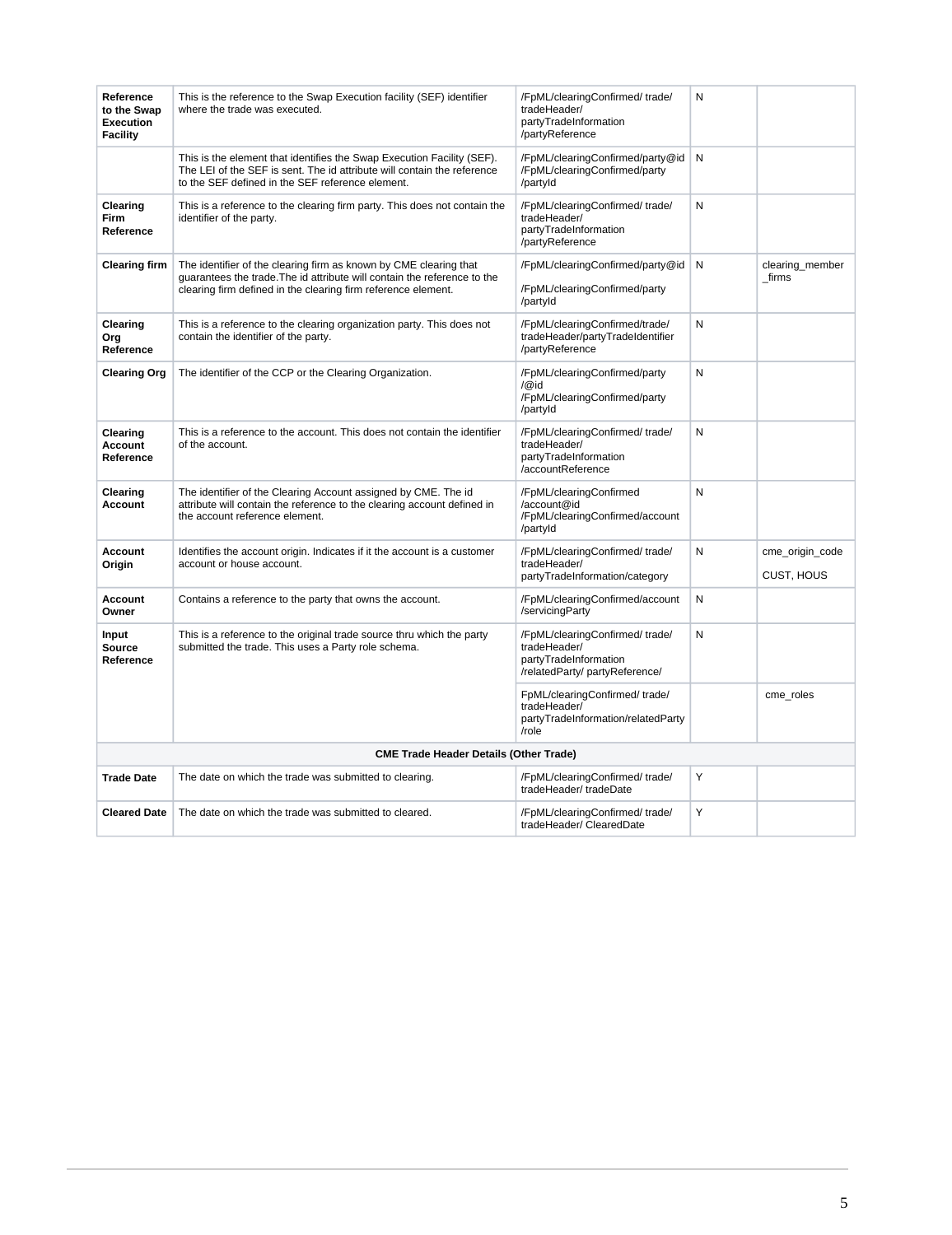| Originating<br>Event | This field describes the event that created the trade. Trades can be<br>created by an incoming NEW_TRADE from the platform, due to | /FpML/clearingConfirmed/trade/<br>tradeHeader/ originatingEvent | Y | NEW_TRADE                             |
|----------------------|------------------------------------------------------------------------------------------------------------------------------------|-----------------------------------------------------------------|---|---------------------------------------|
|                      | TRANSFER etc.                                                                                                                      |                                                                 |   | <b>TRANSFER</b>                       |
|                      |                                                                                                                                    |                                                                 |   | TRADE_AM<br><b>END</b>                |
|                      |                                                                                                                                    |                                                                 |   | NETTING_R<br><b>EMNANT</b>            |
|                      |                                                                                                                                    |                                                                 |   | <b>TRANSFER</b><br>$\_IN$             |
|                      |                                                                                                                                    |                                                                 |   | <b>TRANSFER</b><br>$\_OUT$            |
|                      |                                                                                                                                    |                                                                 |   | <b>DSF</b>                            |
|                      |                                                                                                                                    |                                                                 |   | <b>EXERCISE</b>                       |
|                      |                                                                                                                                    |                                                                 |   | PARTIAL_E<br><b>XERCISE</b>           |
|                      |                                                                                                                                    |                                                                 |   | PARTIAL_A<br><b>SSIGNMENT</b>         |
|                      |                                                                                                                                    |                                                                 |   | <b>ALLOCATI</b><br>$ON$ <sub>IN</sub> |
|                      |                                                                                                                                    |                                                                 |   | <b>ALLOCATI</b><br>ON_OUT             |
|                      |                                                                                                                                    |                                                                 |   | COUPON_B<br><b>LENDING</b>            |
|                      |                                                                                                                                    |                                                                 |   | BLENDING_<br><b>REMNANT</b>           |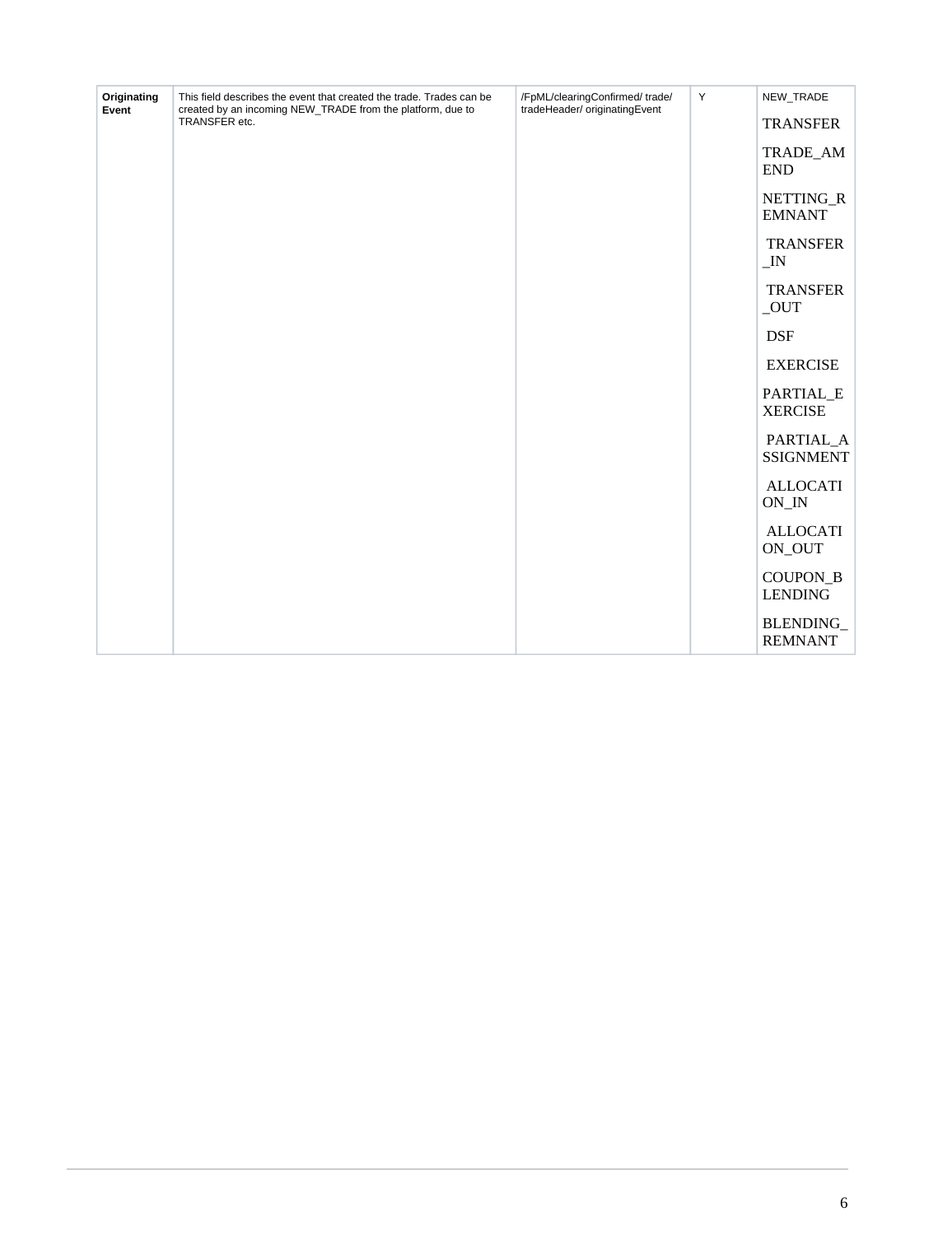| Terminating<br>Event                           | This field describes the event that caused the status of the trade to be<br>terminated. Trades can be "TERMINATED" due to FULL NETTING,<br>PARTIAL_NETTING, TRANSFER, VOID, etc or when they are | /FpML/clearingConfirmed/trade/<br>tradeHeader/terminatingEvent                                           | Υ | <b>FULL_NETT</b><br><b>ING</b>                                  |  |  |
|------------------------------------------------|--------------------------------------------------------------------------------------------------------------------------------------------------------------------------------------------------|----------------------------------------------------------------------------------------------------------|---|-----------------------------------------------------------------|--|--|
|                                                | MATURED.                                                                                                                                                                                         |                                                                                                          |   | PARTIAL_N<br><b>ETTING</b>                                      |  |  |
|                                                |                                                                                                                                                                                                  |                                                                                                          |   | <b>TRANSFER</b>                                                 |  |  |
|                                                |                                                                                                                                                                                                  |                                                                                                          |   | <b>VOID</b>                                                     |  |  |
|                                                |                                                                                                                                                                                                  |                                                                                                          |   | <b>WITHDRA</b><br>WAL,                                          |  |  |
|                                                |                                                                                                                                                                                                  |                                                                                                          |   | <b>ABANDON</b><br><b>MENT</b>                                   |  |  |
|                                                |                                                                                                                                                                                                  |                                                                                                          |   | <b>EXERCISE</b>                                                 |  |  |
|                                                |                                                                                                                                                                                                  |                                                                                                          |   | PARTIAL_E<br><b>XERCISE</b>                                     |  |  |
|                                                |                                                                                                                                                                                                  |                                                                                                          |   | PARTIAL_A<br><b>SSIGNMENT</b>                                   |  |  |
|                                                |                                                                                                                                                                                                  |                                                                                                          |   | COUPON_B<br><b>LENDING</b>                                      |  |  |
|                                                |                                                                                                                                                                                                  |                                                                                                          |   | PARTIAL_B<br><b>LENDING</b>                                     |  |  |
|                                                |                                                                                                                                                                                                  |                                                                                                          |   | <b>FULL_BLE</b><br><b>NDING</b>                                 |  |  |
| <b>Trade Status</b>                            | The Status of the Trade in Clearing                                                                                                                                                              | /FpML/clearingConfirmed/trade/                                                                           | Υ | <b>CLEARED</b>                                                  |  |  |
|                                                |                                                                                                                                                                                                  | tradeHeader/status                                                                                       |   | TERMINATED                                                      |  |  |
|                                                |                                                                                                                                                                                                  |                                                                                                          |   | AMENDED                                                         |  |  |
|                                                |                                                                                                                                                                                                  |                                                                                                          |   | ALLEGED                                                         |  |  |
|                                                |                                                                                                                                                                                                  |                                                                                                          |   | <b>ACCEPTED</b>                                                 |  |  |
|                                                |                                                                                                                                                                                                  |                                                                                                          |   | <b>REJECTED</b>                                                 |  |  |
|                                                | <b>CME Trade Header Details (USI/UTI)</b>                                                                                                                                                        |                                                                                                          |   |                                                                 |  |  |
| <b>Cleared USI</b><br>/UTI                     | The identity of the issuer of the USI/UTI. For trades cleared by CME<br>this will contain the CFTC assigned namespace for CME DCO.                                                               | /FpML/clearingConfirmed/trade<br>/tradeHeader/<br>universalSwapIndetifier/issuer                         | Y | cftc_Namestace                                                  |  |  |
|                                                | The transaction or swap identifier for the trade side.                                                                                                                                           | /FpML/clearingConfirmed/trade<br>/tradeHeader<br>/universalSwapIndetifier/usi                            | Y | reg_trade_id                                                    |  |  |
|                                                | This element is the scope of the USI. It indicates if the USI assigned<br>by the CCP is being assigned for the clearing member or client trade<br>under the principal model.                     | /FpML/clearingConfirmed/trade<br>/tradeHeader<br>/universalSwapIndetifier/scope                          | Y |                                                                 |  |  |
| <b>CME Trade Header Details (Credit Limit)</b> |                                                                                                                                                                                                  |                                                                                                          |   |                                                                 |  |  |
| <b>Limit Level</b>                             | The level at which Credit limit information is being represented.                                                                                                                                | /FpML/clearingConfirmed/trade<br>/tradeHeader/<br>CreditLimitInformation<br>/limitApplicable/level       | Y | creditLimitLevelSc<br>heme                                      |  |  |
| <b>Limit Type</b>                              | Standard code to indicate which type of credit limit type is being<br>referred to. Typical values are i.e. IM, DV01, PV01, CS01, Notional,<br>Clip Size, Notional, maximumOrderQuantity.         | /FpML/clearingConfirmed/trade<br>/tradeHeader/<br>CreditLimitInformation<br>/limitApplicable/limitType   | Υ | http://www.fpml.<br>org/coding-<br>scheme/credit-<br>limit-type |  |  |
| Limit<br>Amount                                | This element contains the total limit available for the limit level and<br>limit type.                                                                                                           | /FpML/clearingConfirmed/trade<br>/tradeHeader/<br>CreditLimitInformation<br>/limitApplicable/limitAmount | Y |                                                                 |  |  |